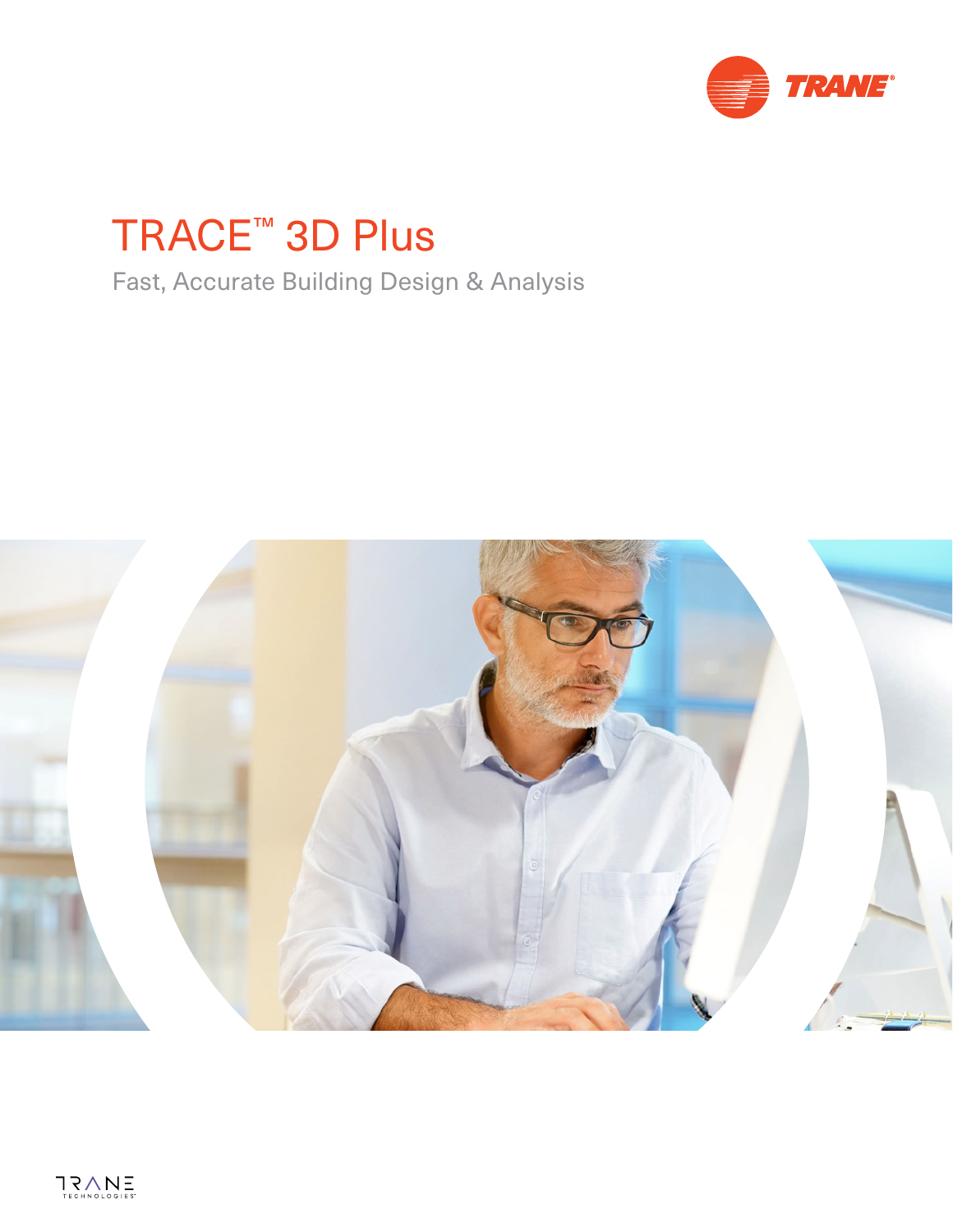## TRACE 3D Plus

## High Performance 3D Modeling for Sustainability

- Comprehensive energy modeling & economic analysis
- Demonstrates best options for carbon, renewable energy & cost savings
- Scalable interface from conceptual development to detailed design
- Room modification made easy with new 'Move Walls' feature





## Model Complex Buildings & Systems with Ease

- View and validate architectural designs, HVAC systems in 2D and 3D views
- Built-in intelligence prevents potential modeling mistakes
- User interface designed for simplicity
- Guided experience matches real world design practices



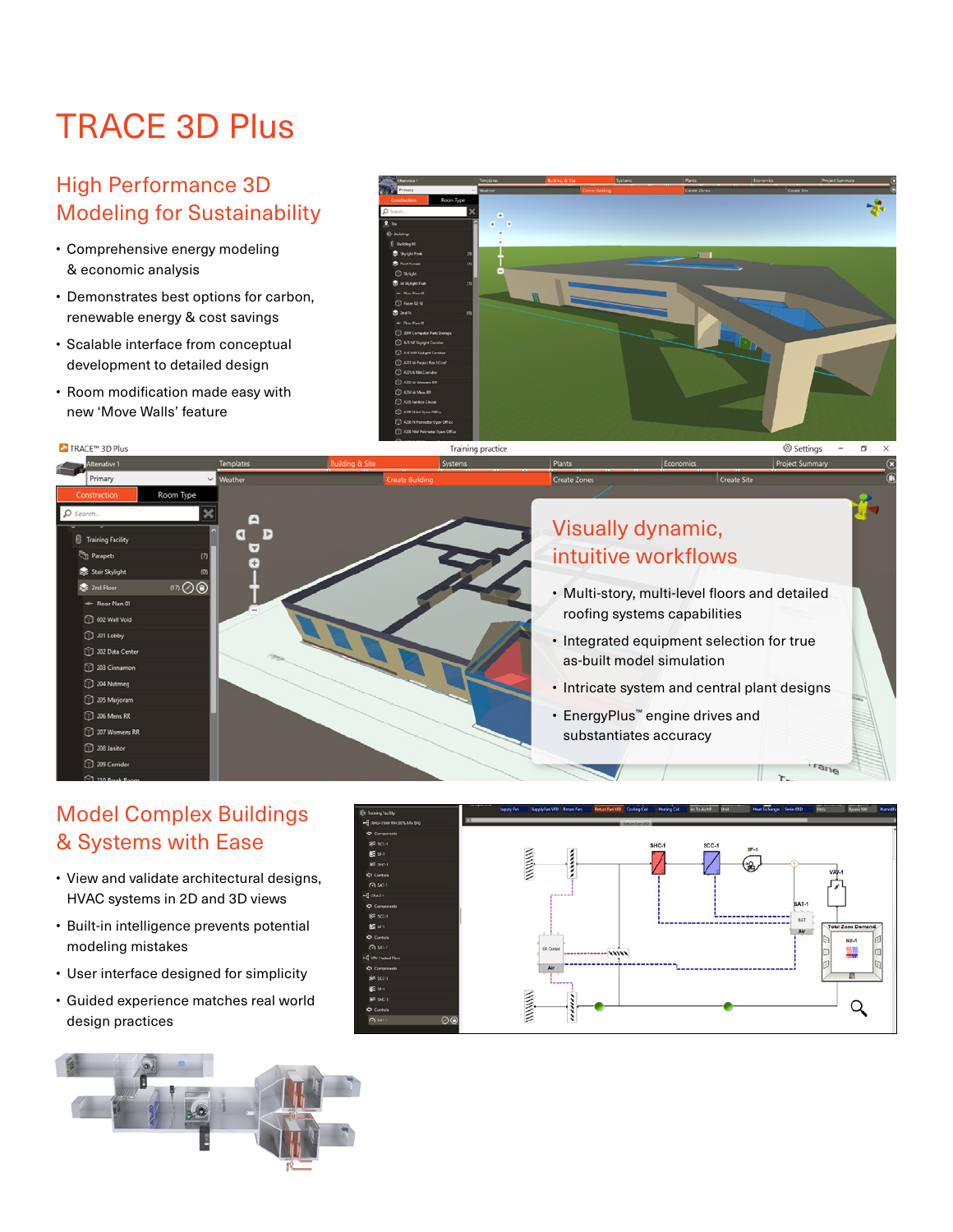### A new level of building design accuracy

TRACE™ 3D Plus is the next-generation building design and analysis software tool that delivers faster, more accurate results through a seamless workflow that closely aligns with today's building design process. The latest HVAC systems and controls can be modeled quickly and precisely with the intricacies of current building applications. TRACE 3D Plus combines the U.S. Department of Energy's EnergyPlus™ engine with Trane's industry-leading systems expertise to help designers interpret and validate projects with clarity. All of these new features, along with an unparalleled support team, help to get you up and running quickly.



#### **Faster modeling process with visually dynamic workflows**

TRACE 3D Plus allows you to move from project plan to load design to energy and economic analysis, all within the same project file. Import 3D models directly from CAD tools using Green Building XML (gbXML), or import and trace over floor plans using quick drawing tools such as the PDF Scale Floor Plan feature or the move walls tool. Easily create and validate your architectural design, HVAC systems and component libraries in 2D or 3D.



- Create schedules faster with graphical plotting and drag-and-drop features.
- Use pre-configured building themes and thousands of pre-loaded and scalable libraries and templates.
- Schematically configure systems and plants easily with built-in validations and intelligence.
- Simplify complex codes and standards with the new standards wizard for ASHRAE 90.1 modeling.

#### **Intuitive interface**

Now you can simplify the complex modeling process with the highly adaptable platform that is customizable to your desired level of detail. Built-in systems knowledge provides early detection of potential problems in your design. Defaults are pre-programmed into the software to reduce errors and save valuable time. Single click navigation to specific libraries, then quickly return to workflow. Graphics-rich reports communicate easy-tounderstand information and insights for you to share with your project team. Ability to share libraries with teammates, using a single project file.